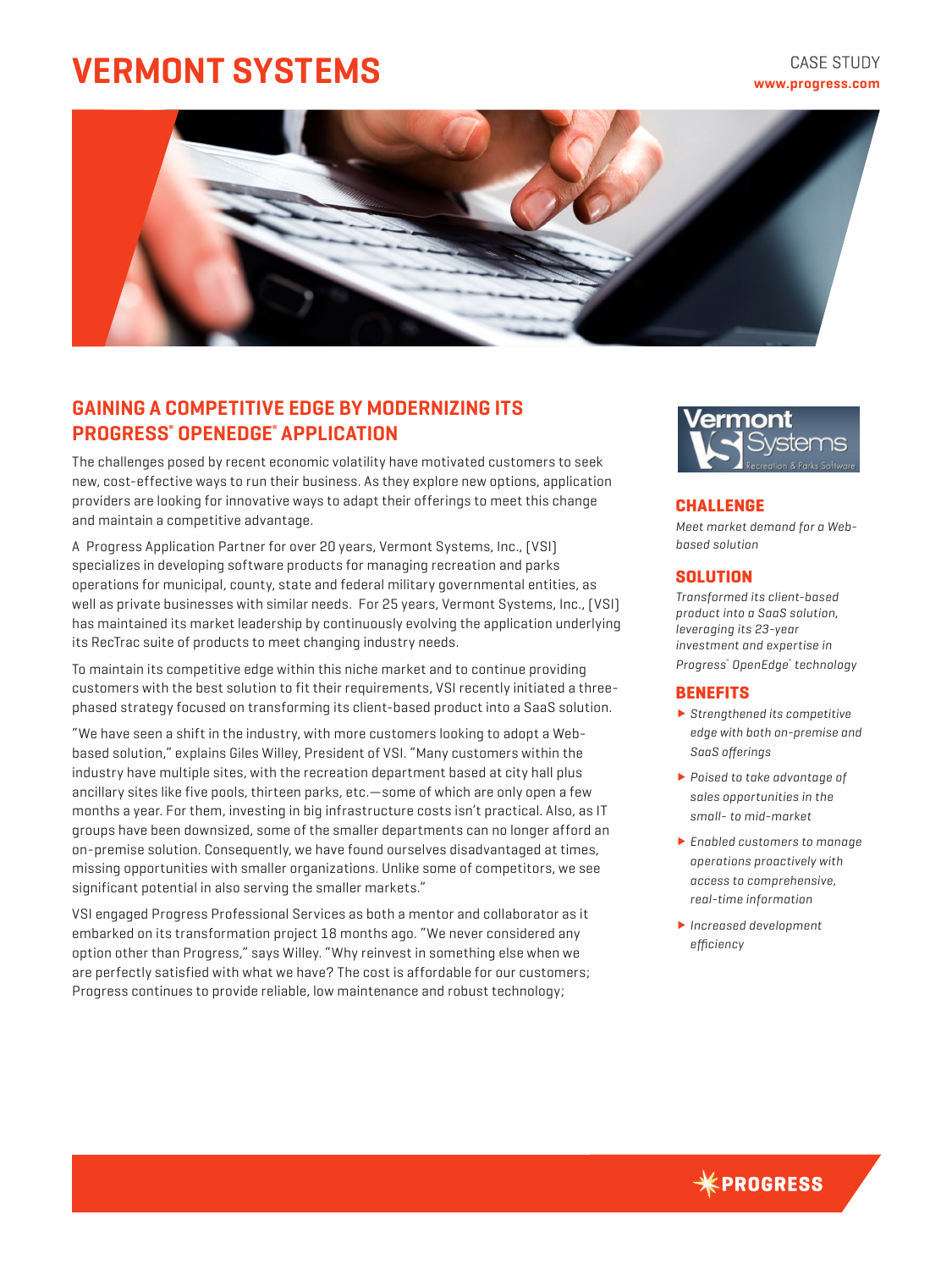and we've never had any significant issues. That is an amazing track record for a 23-year relationship."

# **TAKING A PHASED APPROACH TO TRANSFORMATION**

VSI organized its transformation project into three phases. The first phase has focused on transferring code from the existing fat client architecture to the new Web client architecture, which will be available to VSI's customers at the end of the year. Progress provided mentoring services as well as a "framework" that allowed VSI to harvest much of its code and modernize the internals of its application for the future. "We would not have been successful had we not engaged Progress Professional Services. This project was far too complex and important," explains Willey.

During phase one, VSI spent six weeks exploring various scenarios with Progress before a single line of code was written. "What did we want to accomplish? How can we get there? These questions and discussions were instrumental to the success of our project. And the knowledge transfer we received from Progress was invaluable," says Willey. "It was certainly money very well spent and an excellent learning process—not just for this transformation, but for future such projects."

Phase two will focus on determining how existing programs can run more efficiently. "In phase one, we found code that was less than optimal. For example, in one case we were making a call to a particular table 1,700 times before we actually showed anything on the screen. With a fat pipe it wasn't an issue, but we don't have that same luxury with the Internet. We have already gained a new strategy in regards to how we write code, which has significantly increased the efficiency of our development organization. We are committed to taking off every millisecond that we can. So in 2011 we will be focusing on how we can enhance system performance."

Phase three of VSI's transformation initiative will focus on divorcing the business logic from every single program to make the system completely UI-agnostic. "Within approximately one year to 15 months we will focus on transforming the UI, by possibly using .NET or a part .NET/ part Web browser. We purposely haven't planned that phase in detail because, undoubtedly, more tools will be available that we may want to take advantage of down the road."

# **EXPANDING ITS OFFERING "EXPONENTIALLY"**

VSI has given some customers a preview of RecTrac's new hosted features and those to come over the next year, and Willey says response has been tremendous. "They are truly excited about these developments. I really see this as expanding our offering exponentially."

The Web-hosted version of RecTrac will dramatically change the way customers are able to manage their day-to-day business. "Access to real-time information is a benefit that will apply to every single one of our customers. They will now have the information they need to proactively monitor their offerings rather than reacting to reports when it is too late to make any impactful changes."

The transformation project has also strengthened the company's competitive edge, providing the ability to offer prospects in all markets the best solution—on-premise or hosted—to meet their needs. As a result, VSI's competitors can no longer leverage VSI's lack of a Web-based solution as an advantage or point of contention with prospects.

VSI is already hosting Web servers for eight customers, and it expects to close a hosting deal in the near future with a large military customer. Willey says the transformation process has been extremely positive and worthwhile. "Never having done a joint project; I didn't know what to expect. But working with Progress we have produced an extraordinarily good project that has delivered far beyond my expectations."

*" We would not have been successful had we not engaged Progress Professional Services. This project was far too complex and important."*

*Giles Willey President VSI*

 $*$ PROGRESS